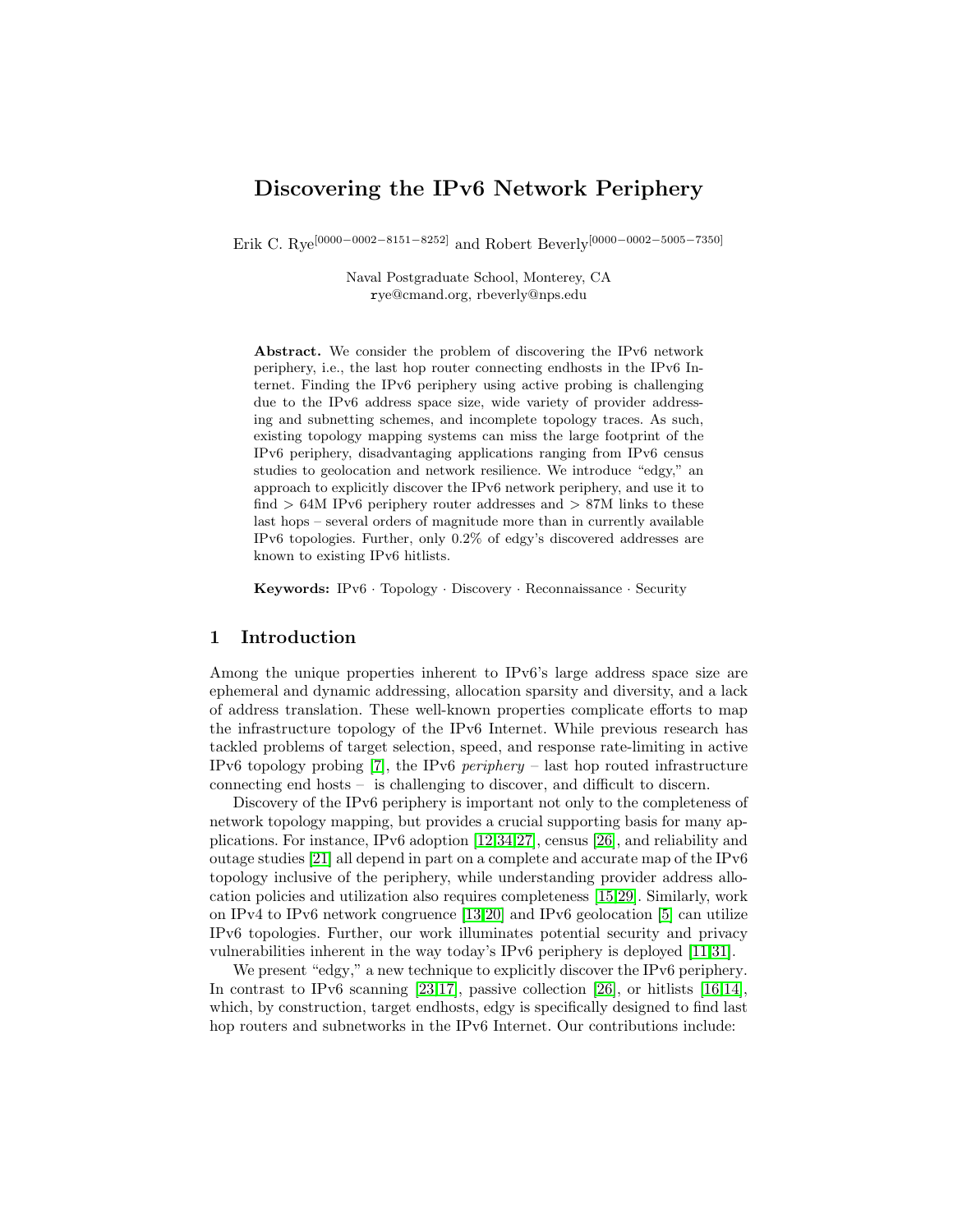<span id="page-1-0"></span>

Fig. 1. Common IPv6 architecture: an IPv6 subnet is assigned to the link between the provider and last hop CPE routers. There is no NAT or private addressing; a separate distinct routed IPv6 subnet is assigned to devices attached to the last hop CPE.

- 1. Edgy, an algorithm to discover, identify, and enumerate the IPv6 periphery.
- 2. Active measurement using edgy to find 64.8M last hop router addresses and 87.1M edges to these last hops from a single vantage.
- 3. Discovery of periphery addresses that are 99.8% disjoint from current IPv6 hitlists [\[16\]](#page-14-9) and orders of magnitude larger than existing IPv6 topology snapshots [\[8\]](#page-13-7), suggesting that edgy is complementary to these prior approaches.
- 4. Discovery of 16M EUI-64 last hop addresses, suggesting a potential vulnerability to security and privacy.

## 2 Background and Related Work

In this work, we define the "periphery" not to be servers or clients, but rather the last hop router connecting network endhosts. Whereas significant prior work has developed techniques for IPv6 endhost discovery [\[23](#page-14-7)[,17,](#page-14-8)[16\]](#page-14-9), comparatively little work has explored the IPv6 periphery.

The large address space in IPv6 removes the need for address translation; thus, while many IPv4 hosts are connected via NATs [\[32\]](#page-14-10), the IPv6 periphery typically extends into customer premises. Indeed, in IPv6, the Customer Premises Equipment (CPE) is a router, implying that in conjunction with the rapid increase in IPv6 adoption [\[12,](#page-13-1)[34\]](#page-14-0), the IPv6 periphery is considerably larger than in IPv4, especially for residential networks.

Figure [1](#page-1-0) shows an example of the IPv6 periphery we attempt to discover. Here, the point-to-point subnet between the provider and the CPE is assigned a public IPv6 prefix; the subnet on the other side of the CPE (e.g., in the customer's home) is also a publicly-routed prefix. While this example shows a common residential IPv6 architecture, similar designs exist in the enterprise.

Consider an IPv6 traceroute to a random address within a provider's globally advertised BGP prefix, such as is routinely performed by existing production topology mapping systems [\[18\]](#page-14-11). The traceroute (Figure [2\)](#page-2-0): i) is unlikely to hit the prefix allocated to a customer CPE or her network; ii) is even less likely to reach a host within the customer's network; and iii) does not illuminate the scope, characteristics, or breadth of subnets within the prefix. When a traceroute does not reach its target destination it is ambiguous: does the last responsive hop belong to the core of the network, or the periphery?

Passive techniques suffer similar problems in revealing the network periphery. For instance, BGP, by design aggregates routes such that the aggregate visible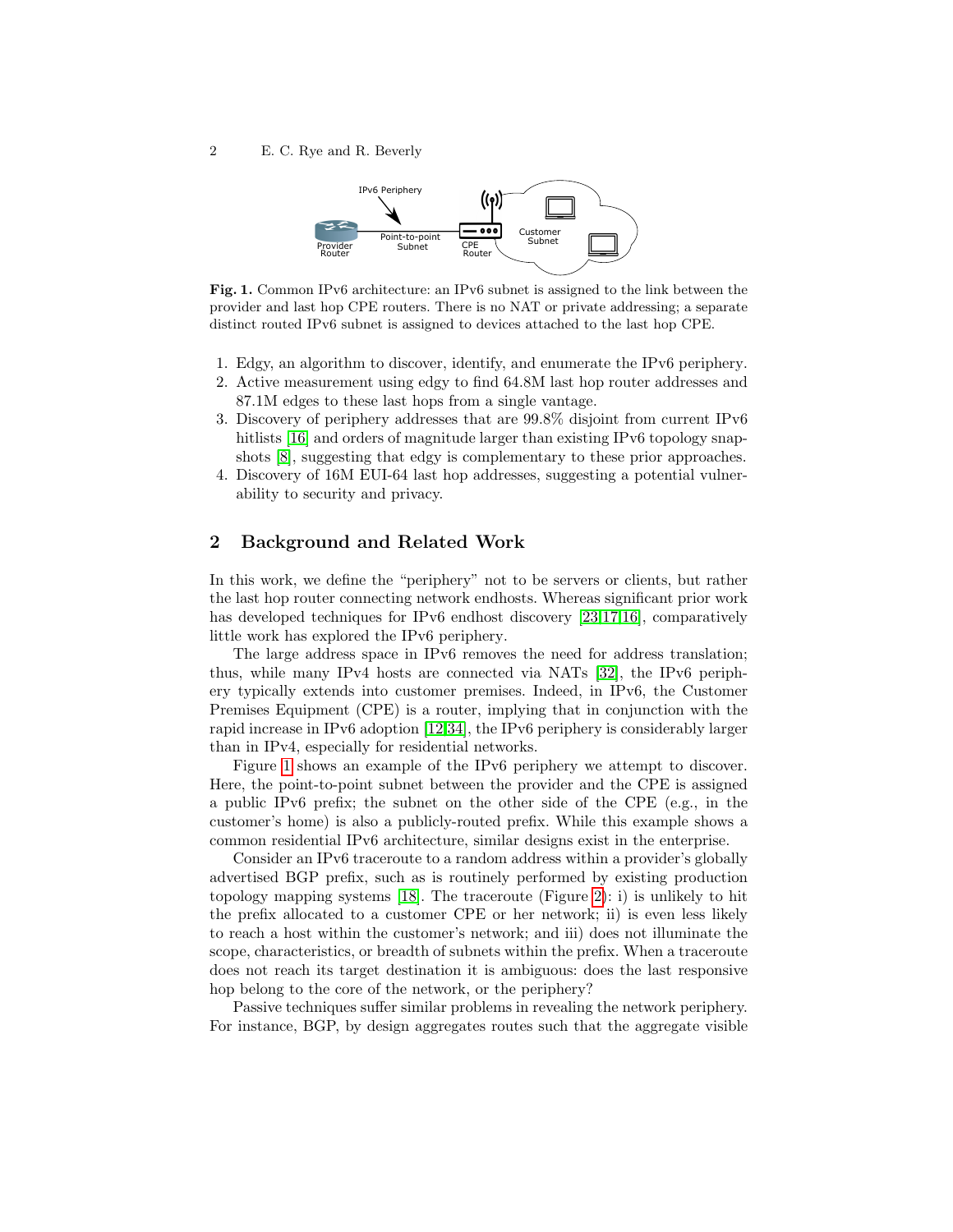```
traceroute to 2a03:4980:2b6:9624:8643:b70f:adae:4f40
    . . .
5 2001:7f8:1::a502:4904:1 16.862 ms
6 2a03:4980::6:0:2 25.948 ms
7 2a03:4980::b:0:5 39.560 ms
8 *
9 *
```
<span id="page-2-0"></span>Fig. 2. Randomly chosen trace targets are unlikely to discover subnets within a prefix, or to elicit a response. It is thus ambiguous whether hop 7 is a periphery address in this example, even though the trace reaches into the destination's /32.

in a looking glass does not reveal the subnets within. And, while there has been significant prior work in characterizing the IPv6 address space, these primarily focus on endhosts. For example, Plonka and Berger examine and analyze the addresses and behaviors of IPv6 clients connecting to a large CDN [\[26\]](#page-14-2). However, this passive collection of client requests alone does not reveal the network periphery on the path to those clients.

# 3 Methodology

Our work seeks to perform active probing in a way that elicits responses from the last hop IPv6 periphery, rather than network core infrastructure, servers or other endhosts. Enumerating last hop router addresses, e.g., CPE, and inferring networks beyond the last hops are the principal goals of edgy.

Edgy is divided into an initialization stage, followed by active probing that proceeds in rounds. Results from one round of probing are used to guide probing in subsequent rounds. This section describes edgy; the complete algorithm is given in [Appendix A.](#page-15-0)

## 3.1 Edgy

Because of the massive size of the IPv6 address space, edgy relies on an input set of "seed traces" to focus and guide its discovery. Thus, the ability of edgy to discover the network periphery depends strongly on the input seed traces it uses. In §[3.2](#page-4-0) we describe two specific realistic seed traces we utilize: i) BGP-informed; and ii) hitlist-informed.

Algorithm [1](#page-15-1) describes edgy's initialization stage. Edgy iterates through the input seed and examines the last responsive hop in each trace, regardless of whether a sequence of same last IP responses or loops occur. It maintains the set of targets that, when used as the traceroute destination, had a given last hop. Edgy then finds *unique* last hops – those that were only discovered by probing destinations that reside within a single /48 prefix. The intuition is to find candidate /48 prefixes that are likely to be subnetted, and hence contain periphery routers. By contrast, if there are two or more probes to targets in different /48s that elicit the same last hop, those /48s are less likely to be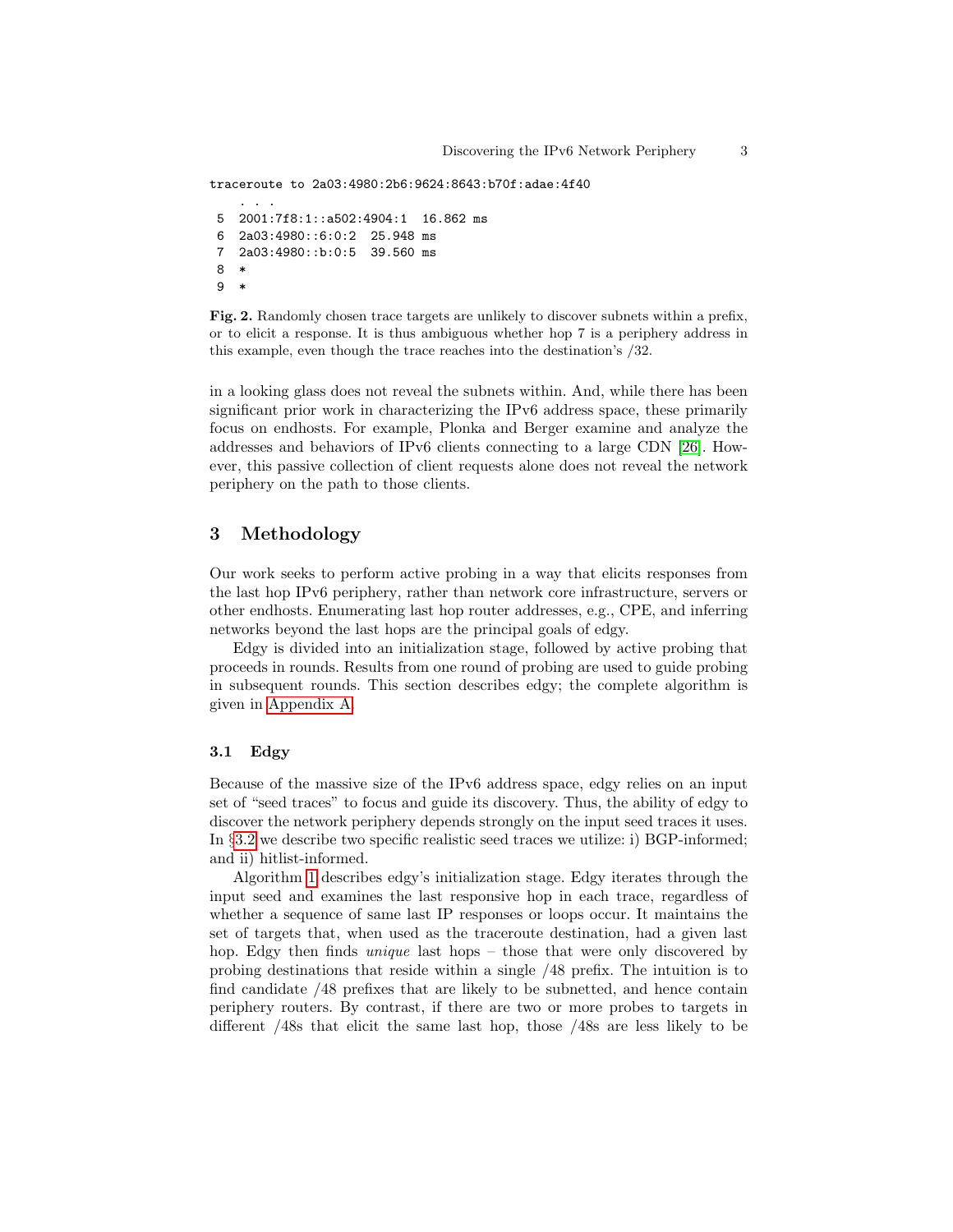subnetted, or traces to targets in these /48s are unresponsive beyond the middle of the network. In either case, edgy terminates exploration of these target /48s rather than continuing to probe them.

These candidate target /48 prefixes are fed to Algorithm [2](#page-15-2) which probes targets within the input prefixes at progressively finer granularities until a stopping condition (a discovery threshold  $\eta$ ) is reached. A random Interface IDentifier (IID) (the 64 least significant bits in an IPv6 address) for each target subnet is used as the trace destination. Figure [3](#page-4-1) depicts an illustration of edgy's first round behavior targeting an example /48 belonging to Cox Communications.

The first subnet discovery round probes different /56 prefixes and serves as a coarse filter to determine which candidate /48s exhibit an appreciable amount of subnetting and merit further probing. /56s are used initially as [\[28\]](#page-14-12) recommends this as a potential subnet size for residential customers; therefore, if a /48 is allocated entirely to residential customers with /56s, the initial probing round should discover all of the /56 allocations. We note, however, that these prefix delegation boundaries are not mandatory, that it is impossible to know a priori what prefix delegation strategy a provider has chosen, and that networks can be subdivided in a non-uniform manner for allocations to customers. If the number of distinct last hops found during a probing round exceeds the threshold  $\eta$ , we further subdivide responsive prefixes for additional probing in the next round. The choice and sensitivity of  $\eta$  are discussed in [\[30\]](#page-14-13).

It has been shown that aliased networks are common in the IPv6 Internet, where every address within a prefix is responsive despite no actual host being present. We remove last hops equal to the probe target, as well as networks and addresses present in the publicly curated list of aliases from Gasser et al. [\[16\]](#page-14-9). In addition, we remove replies from non-routable prefixes – we observe siteand link-local addresses that fall into this category – as well as  $IPv4-in-IPv6$ addresses and replies that appear to be spoofed.

After removing aliases and bogus replies, target /48s that generate  $> \eta$ unique last hop addresses proceed to the second round of probing. In the second round, edgy sends probes to addresses within each /60 of the target /48. Figure [4](#page-4-2) depicts an illustration of edgy's second round behavior, again for the same Cox Communications /48. Target /48 networks that generate  $>\eta$  unique last hop addresses (exclusive of aliases) move to the next round. The third probing round sends probes to a random IPv6 address in each /62 of the target networks. Finally, target /48s that exhibit subnetting beyond the /60 level (as evidenced by four unique last hops for each /62 within any /60), are probed at /64 granularity.

Note that, during testing, we initially explored other periphery discovery mechanisms. For instance, intuitively, a binary-tree discovery process that bisects prefixes and probes each half would programmatically explore subnets. Unfortunately, such an efficient approach performs poorly as providers do not allocate subnets uniformly. In this case, a core router can falsely appear as the common last hop for destinations in a common prefix, even when significant subnetting is present. Additionally, the third round of probing was added to limit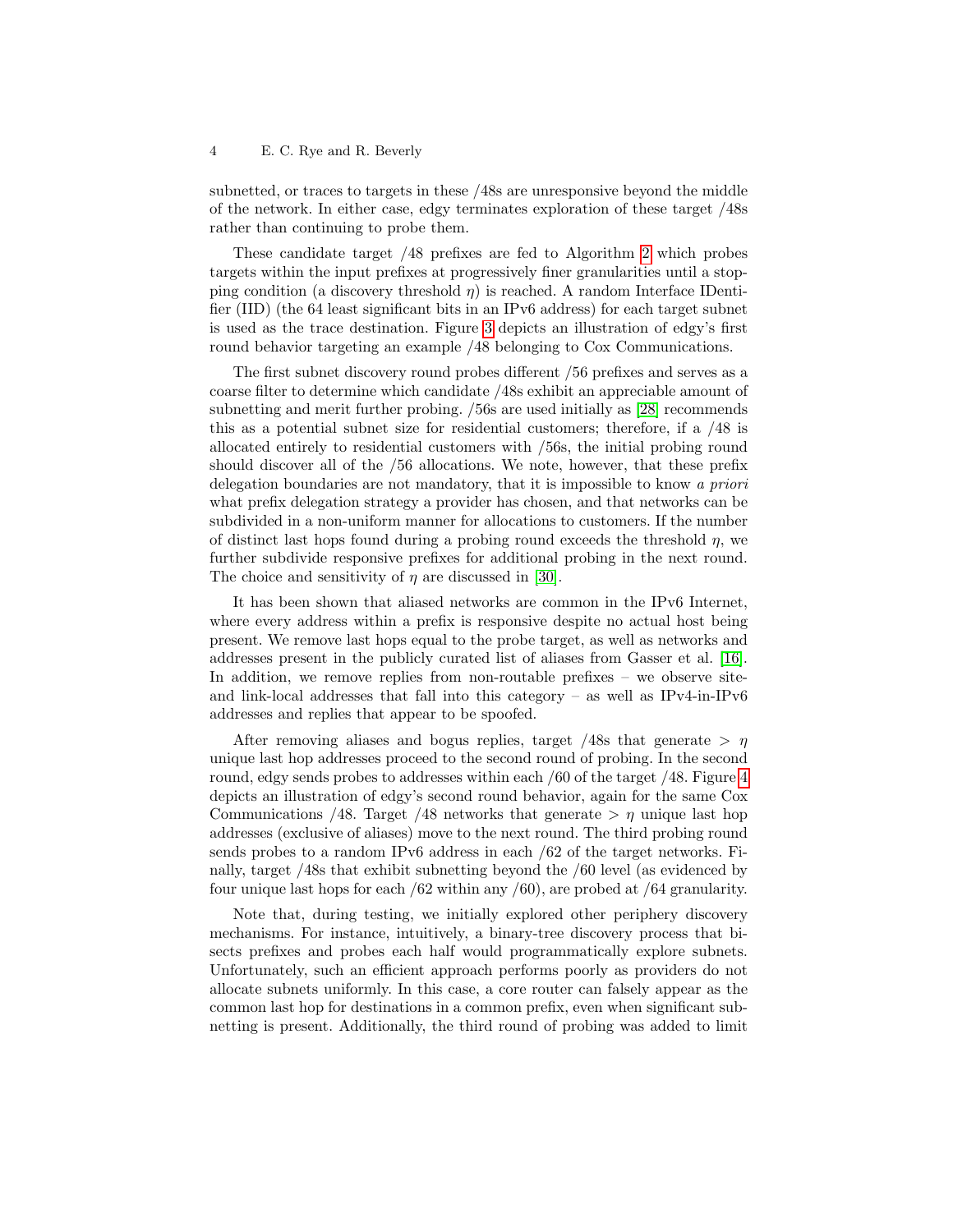

<span id="page-4-1"></span>Fig. 3. A portion of a target  $/48$ (2600:8805:9200::/48) is shown; colors correspond to the true delegated customer subnet sizes that edgy discovers. Green represents /64, yellow /60, and red /56. In the first probing round, edgy sends probes to each /56 in a target /48 (represented by arrows).

<span id="page-4-2"></span>Fig. 4. In the second round, probes are sent to each /60 in the target /48. New addresses are discovered in the upper half of this portion of the target address space where subnet allocation is finer- grained, but not in the lower half. Many operators mix allocation sizes within the same /48.

time spent probing target networks at the /64 granularity to those proven to subnet within the final nybble of the network prefix.

### <span id="page-4-0"></span>3.2 Edgy Input

Edgy takes as input a seed set of traces. These seed traces are created from running traceroutes to corresponding seed targets. We consider two realistic potential seed target lists: BGP-informed and hitlist-informed. The BGP-informed targets assume no prior knowledge other than global BGP advertisements. Since BGP routes are readily available from looking glasses, this scenario is easily replicated by anyone and models what CAIDA uses to inform their probing. In our experiments, we utilize publicly available BGP-informed seed traces collected as part of an August 2018 effort to uniformly probe every /48 in the IPv6 Internet [\[29,](#page-14-4)[9\]](#page-13-8). Herein, we term this trace seed data as the *BGP-informed* seed.

Second, we consider a target set informed by prior knowledge in the form of passive traces, server logs, or hitlists. In our experiments, we utilize a publicly available IPv6 hitlist [\[16\]](#page-14-9) that was used to generate a seed set of hitlist-informed traces [\[7\]](#page-13-0). Herein, we term this trace seed the hitlist-informed seed.

#### 3.3 Limitations

There are several potential complications that edgy may encounter, and corresponding limitations of our approach and evaluation. First, during probing, we depend on receiving a response from the penultimate traceroute hop along the data path to a destination. However, the last responsive hop may instead be a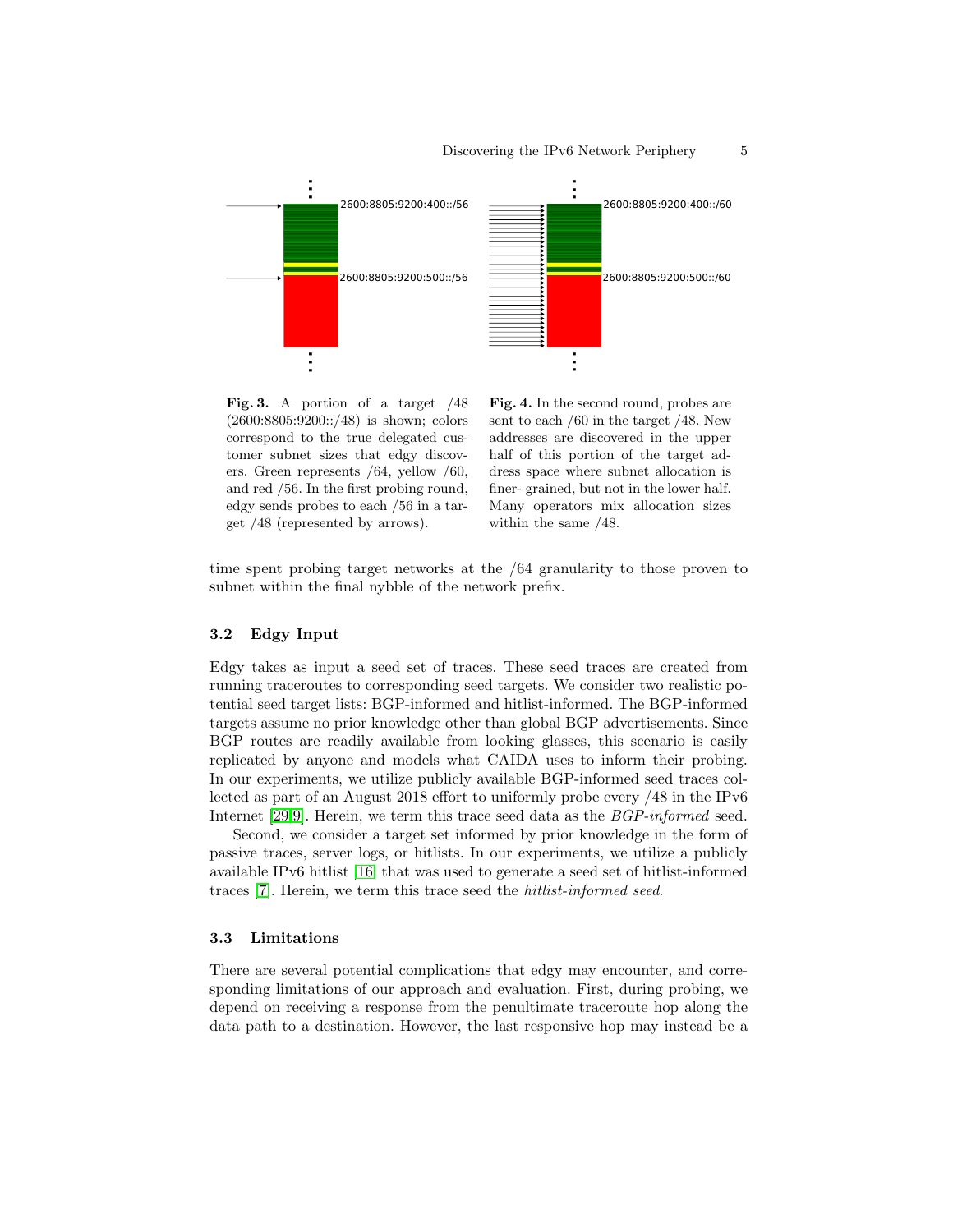different router due to filtering, loss, or rate-limiting, i.e., if the last hop remains anonymous. This case does not cause false inferences of periphery addresses, but instead causes edgy to terminate probing of a prefix prematurely.

Second, we do not have ground-truth in order to determine whether the periphery we discover is indeed the last hop before a destination endhost. While various, and at times conflicting, guidance exists regarding the size of delegated prefixes [\[19,](#page-14-14)[25,](#page-14-15)[10\]](#page-13-9) discovery of unique /64s is strongly indicative of discovering the periphery. Additionally, the periphery addresses we find are frequently formed using EUI-64 addresses where we can infer the device type based on the encoded MAC address (see §[4.5\)](#page-10-0). These MAC addresses specifically point to CPE. Further, we examine several metrics of "edginess" to better understand the results in §[4.3.](#page-8-0) In particular, we determine whether traces enter their target network and, if so, quantify how far inside the target network they reach. We also analyze the last hop addresses edgy discovers in order to understand how many also appear as intermediate hops to different targets. As intermediate hops, such addresses are unlikely to exist in the IPv6 periphery.

#### 3.4 Probing

Probing consists of sending hop-limited ICMPv6 packets; we used the high-speed randomized yarrp topology prober [\[6\]](#page-13-10) due to the large number of traces required during edgy's exploration, as well as to minimize the potential for ICMPv6 rate limiting (which is mandated and common in IPv6 [\[7\]](#page-13-0)).

We use ICMPv6 probes as these packets are designed for diagnostics and therefore are less intrusive than UDP probes. Further, we send at a conservative rate while yarrp, by design, randomizes its probing in order to minimize network impact. Last, we follow best established practices for performing active topology probing: we coordinated with the network administrators of the vantage point prior to our experiments and hosted an informative web page on the vantage point itself describing the experiment and providing opt-out instructions. We received no opt-out requests during this work.

### 4 Results

From Sept. to Oct. 2019 we ran edgy from a well-connected server in Lausanne, Switzerland. Edgy used yarrp at less than 10kpps with the neighborhood TTL setting to reduce load on routers within five hops of the vantage point.

#### <span id="page-5-0"></span>4.1 BGP-Informed Seed Results

Initializing edgy with the BGP-informed seed data yielded 130,447 candidate /48 prefixes. Following Algorithm [2,](#page-15-2) edgy traced to a random IID in each of the 256 constituent /56 subnets in each /48s (a total of 33,394,432 distinct traces).

This first round of probing 33.4M targets discovered 4.6M unique, non-aliased last hop IPv6 addresses residing in 33,831 distinct /48 prefixes (Table [1\)](#page-6-0). Often,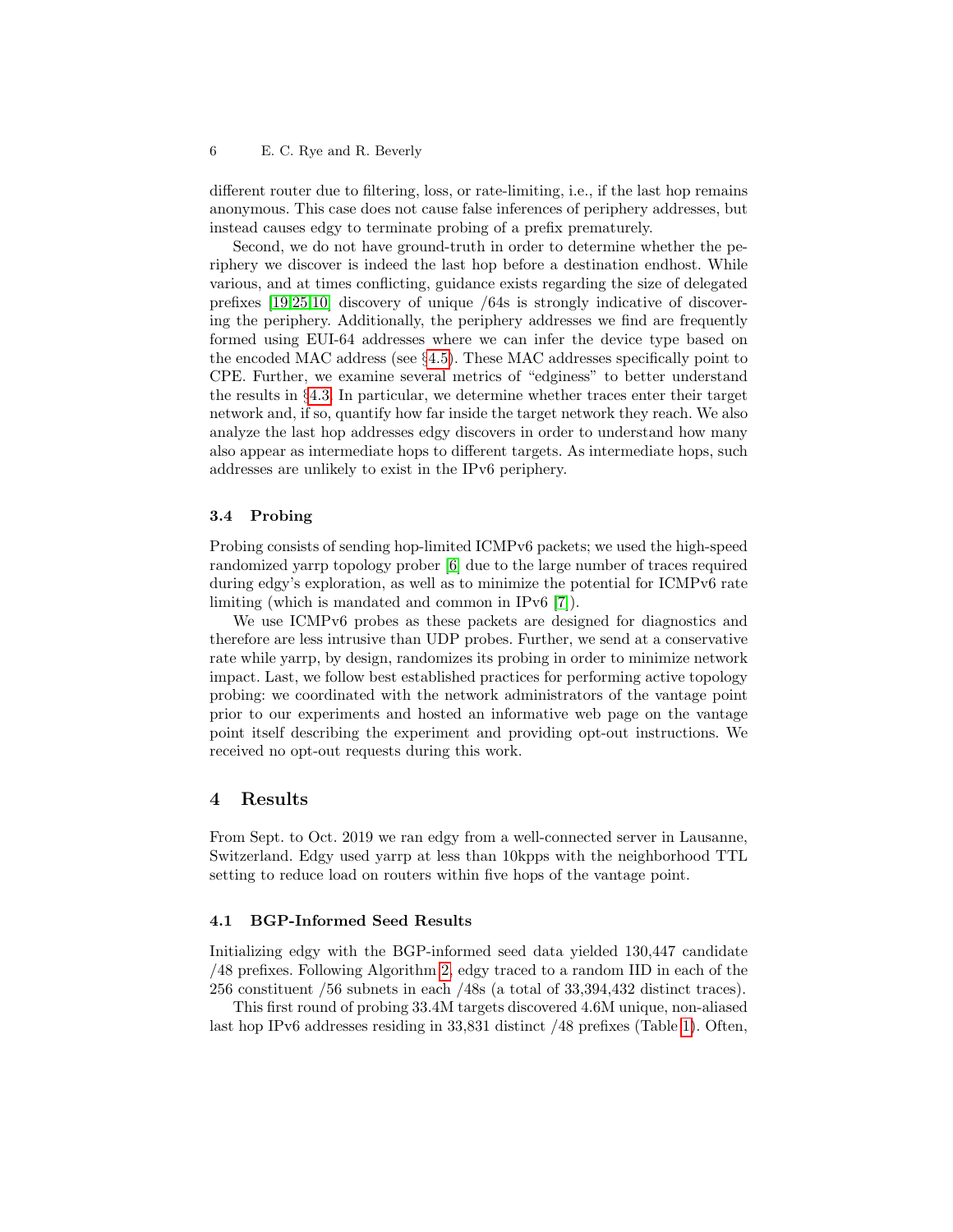<span id="page-6-0"></span>

|                        |                       | <b>BGP-Informed</b>       |        |            |                  | Hitlist-Informed          |        |            |  |
|------------------------|-----------------------|---------------------------|--------|------------|------------------|---------------------------|--------|------------|--|
|                        | Round Prefixes Unique |                           | Unique | Cum.       | Prefixes  Unique |                           | Unique | Cum.       |  |
|                        | Probed                | Last Hops Last Hop Unique |        |            | $\rm \bf Probed$ | Last Hops Last Hop Unique |        |            |  |
|                        |                       |                           | 48s    | Last Hops  |                  |                           | /48s   | Last Hops  |  |
| $\sqrt{56}$            | 130.447               | 4.619.692                 | 33.831 | 4.619.692  | 111.670          | 9.217.137                 | 89.268 | 9.217.137  |  |
| (60)<br>2 <sub>1</sub> | 34.520                | 12.228.916                | 26.082 | 13.410.601 | 67.107           | 11.021.329                | 74.302 | 11.365.910 |  |
| 3/(62)                 | 12.014                | 14,770,061                | 11.675 | 24.832.391 | 4.462            | 5.428.992                 | 19.942 | 15.569.221 |  |
| $4 \frac{(64)}{4}$     | 2.641                 | 15.326.298                | 7.833  | 37,169,357 | 1.531            | 15.340.591                | 32.718 | 29,248,703 |  |

Table 1. BGP and Hitlist-Informed Routable Address Discovery by Round

the last hop address is not contained within the target /48 prefix but in a different /48 prefix belonging to the same Autonomous System (AS). Further, probing different target /48 prefixes in round one resulted in last hops within the same /48 (but different than the target /48). This phenomenon of a many-to-one relationship between the target prefix and the last hop prefix persists across rounds as the probing granularity increases.

The density of discovered last hop addresses across target prefixes is nonuniform: nearly 75% of the targeted /48 prefixes produce 16 or fewer distinct last hops. The prefixes in which the last hops reside is also highly non-uniform. Of the 33,831 /48s in which last hop addresses reside, 11,064 were responsible for only a single last hop address. This is likely indicative of a /48 allocation to an end site. On the other end of the spectrum, a single /48 (2001:1970:4000::/48) contained over 200,000 unique last hop addresses. 2001:1970:4000::/48 was the last hop prefix in traces to 1,008 distinct /48 target prefixes, the most extreme example of many target /48s mapping to a single last hop prefix.

Because a /48 prefix entirely subnetted into /52s should exhibit 16 distinct last hops, we choose  $\eta = 16$  empirically as a baseline indication of more granular subnetting. The choice and sensitivity of  $\eta$  are discussed in detail in [\[30\]](#page-14-13).

34,520 of the input 130,447 /48 target prefixes passed the  $\eta$  threshold in round one. Each of these /48 prefixes were then probed at a /60 granularity (4,096 probes to each /48). Edgy discovers significantly more unique non-aliased last hop addresses in this round, ∼12.2M, as the probing is focused on known address-producing target subnetworks identified in the first round.

To select target /48s for round three, we use  $\eta = 256$  as an indicator of subnetting at a granularity finer than /56. 12,014 /48s meet this criteria, and were used as targets for probing at the /62 granularity (∼196.8M traces).

Round three, while probing  $\lt 10\%$  of the input target seed prefixes, is focused on those with fine-grained subnetting and helps to expose subnetting strategies. As the IETF now discourages, but does not forbid, /64 or more-specific subnetting [\[25\]](#page-14-15), we are interested in the prevalence of fine-grained subnetting, but must balance inferring this delegation behavior with probing load. Because subnetting generally occurs on nybble boundaries [\[25\]](#page-14-15), by probing /62s, we are able to detect when target prefixes are subnetted beyond /60s, which is an indication that perhaps the operator is allocating /64 subnets. The /62 probing round produced ∼14.7M unique last hop addresses.

The final round is designed to enumerate last hop addresses for /64 subnets. Edgy selects any prefix with  $\eta = 4$  prefix-unique last hops within a /60 (because we probe each /62, each /60 contains four targets). We surmise that four prefix-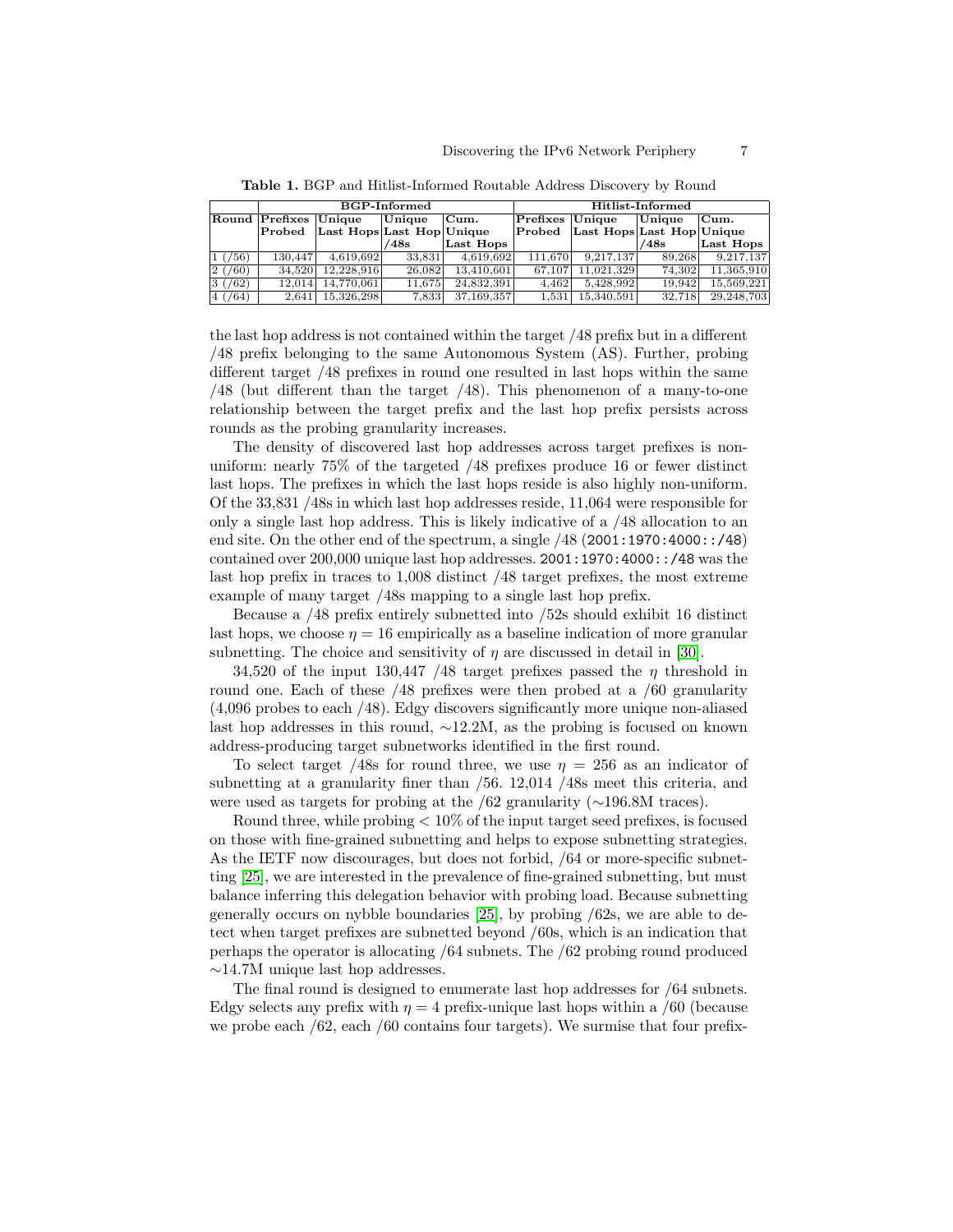

<span id="page-7-0"></span>Fig. 5. Top 10 Last Hop ASN

<span id="page-7-1"></span>Fig. 6. Top 10 Last Hop Country

unique last hops is an indication that either the operator subnets at the  $/62$ level, or is assigning /64 networks to their customers. The final /64 probing round discovered 15.3M distinct IPv6 addresses through exhaustive probing of 2,641 /48 target prefixes that met the  $\eta$  threshold to be in round four.

Cumulatively, edgy discovers more than 37M distinct IPv6 last hop addresses using the BGP-informed seed. Table [1](#page-6-0) quantifies discovery across probing rounds. 3,989 ASs are represented in the last hop addresses, corresponding to 143 countries, as reported by Team Cymru's IP to ASN service [\[33\]](#page-14-16). Figures [5](#page-7-0) and [6](#page-7-1) summarize the ASes and countries that produced the largest number of periphery last hop addresses.

### 4.2 Hitlist-Informed Seed Results

We replicate the experiment described in §[4.1](#page-5-0) seeded with the hitlist-informed seed traces (from [\[7\]](#page-13-0)). Table [1](#page-6-0) shows the per-round results for both the BGPinformed and hitlist-informed seeds. Algorithm [1](#page-15-1) on this input seed yielded 111,670 target /48 prefixes, about 20k fewer than the BGP-informed seed. However, the initial /56 probing round discovered nearly twice as many unique last hop addresses. The hitlist-informed seed led to almost double the number of target prefixes in the /60 round as compared to the BGP-informed seed, but discovered nearly 1M fewer last hops. As a result, only 4,462 /48 target prefixes were probed in the /62 probing round, discovering 5.4M last hops from 19,942 /48 prefixes. 1,531 target /48s were exhaustively probed at the /64 granularity in the fourth round, about 1% of the input hitlist seed prefixes. The /64 probing round discovered over 15M unique last hops, indicating that the 1,500 target /48s each contributed about 10,000 unique addresses on average. We attribute the differences between the BGP-informed and hitlist-informed seed data results to differences in how the original source data was collected. For example, the BGP-informed seed data was derived from a uniform sweep of the advertised IPv6 space, while the hitlist-informed seed data derived from a measurement campaign aimed at networks known to be dense in customers.

In total, periphery on the hitlist-informed seed discovers over 29M unique last hop router addresses. Nearly half of those addresses are found in the /64 probing round, during which edgy exhaustively probes all of the /64s in 1,531 /48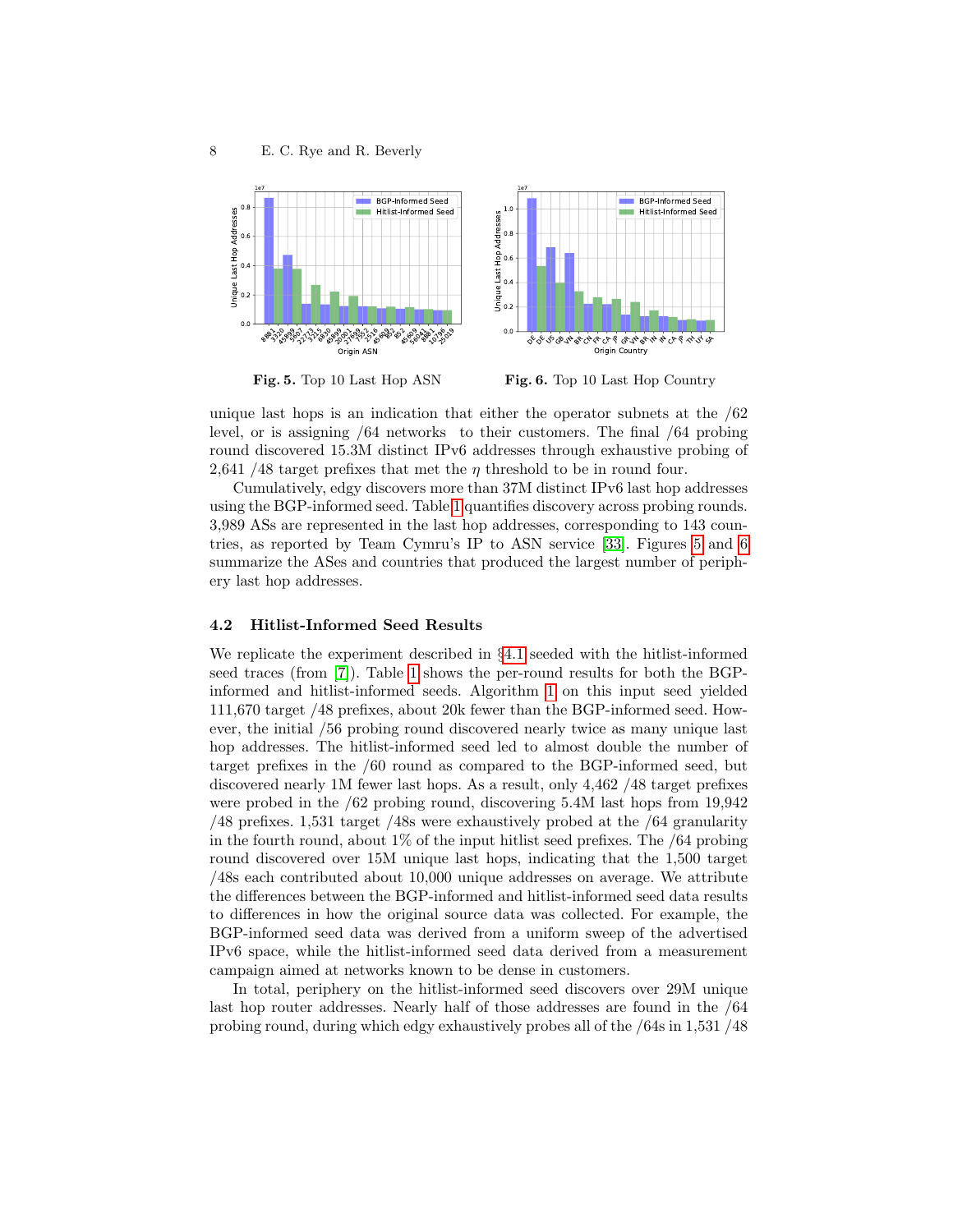target prefixes. This suggests that a small number of prefixes have fine-grained subnetting, and that substantial periphery topology can be gained by probing a carefully selected set of target prefixes. Figures [5](#page-7-0) and [6](#page-7-1) display the top ten ASes and countries from which we obtain last hops; for the hitlist-informed seed, 141 countries and 3,578 ASNs contribute to the total.

#### <span id="page-8-0"></span>4.3 Edginess Metrics

To better understand the extent to which edgy discovers IPv6 periphery infrastructure, we introduce three metrics of "edginess." The first coarse metric is simply the fraction of traces with a last hop within the same AS as the probe destination. Clearly, this condition does not imply that the last hop is truly an interface of the periphery router. However, it provides a rudimentary measure of whether traces are reaching the target network's AS. In contrast, a trace to a non-existent network will be dropped at an earlier hop in a default-free network.

We compare edgy's results against a day's worth of CAIDA's IPv6 Ark traceroute results from 105 different vantage points on Oct 1, 2019 [\[8\]](#page-13-7). Across nearly 17M traceroutes performed on that day, 1.7M (10%) produced a response from the target destination. However, of those 1.7M traceroutes that reached the destination, 86.2% were from probing the ::1 address, while 13.3% came from destinations known to be aliased, i.e., a fake reply. Unsurprisingly, fewer than 0.5% of the probes to random targets reached the destination.

40.2% of the CAIDA traces elicit a response from a last hop address that belongs to a BGP prefix originated by the same AS as the destination. In contrast, 87.1% of edgy's traces reach the target AS. While these results cannot be directly compared – edgy performs two orders of magnitude more traces than CAIDA; see  $\S 4.7 - i t$  $\S 4.7 - i t$  $\S 4.7 - i t$  does demonstrate that the probing performed by edgy is in fact largely reaching the target network, if not the periphery.

Our second edginess metric is a more granular measure of how deep into the target network, and hence how close to the periphery, traces traverse. For each trace, we find the number of most significant bits (MSBs) that match between the target and the last hop response, i.e., the netmask of the most specific IPv6 prefix that encompasses the target and last hop. As before, this metric does not provide a definitive measure of reaching the periphery. Indeed, we empirically observe many networks that use very different IPv6 prefixes for the last hop point-to-point subnetwork as compared to the customer's prefix. However, the basis of this metric is that hierarchical routing implies more matching MSBs the closer the trace gets to the target.

Figure [7](#page-9-0) shows the distribution of matching bits across the traceroutes from both CAIDA and edgy. Whereas the median size of the matching prefix is a /13 for CAIDA, it is nearly a /32 for edgy. The target and last hop share the same /48 for more than 5% of the edgy traces, but just 2% of the CAIDA traces. Thus, again, we see edgy's probing reaching more of the network periphery.

Finally, we quantify how many of our last hop addresses appear only as periphery addresses in our traces, and therefore do not appear as an intermediate hop in traceroutes to other target addresses. In the BGP-informed seed's first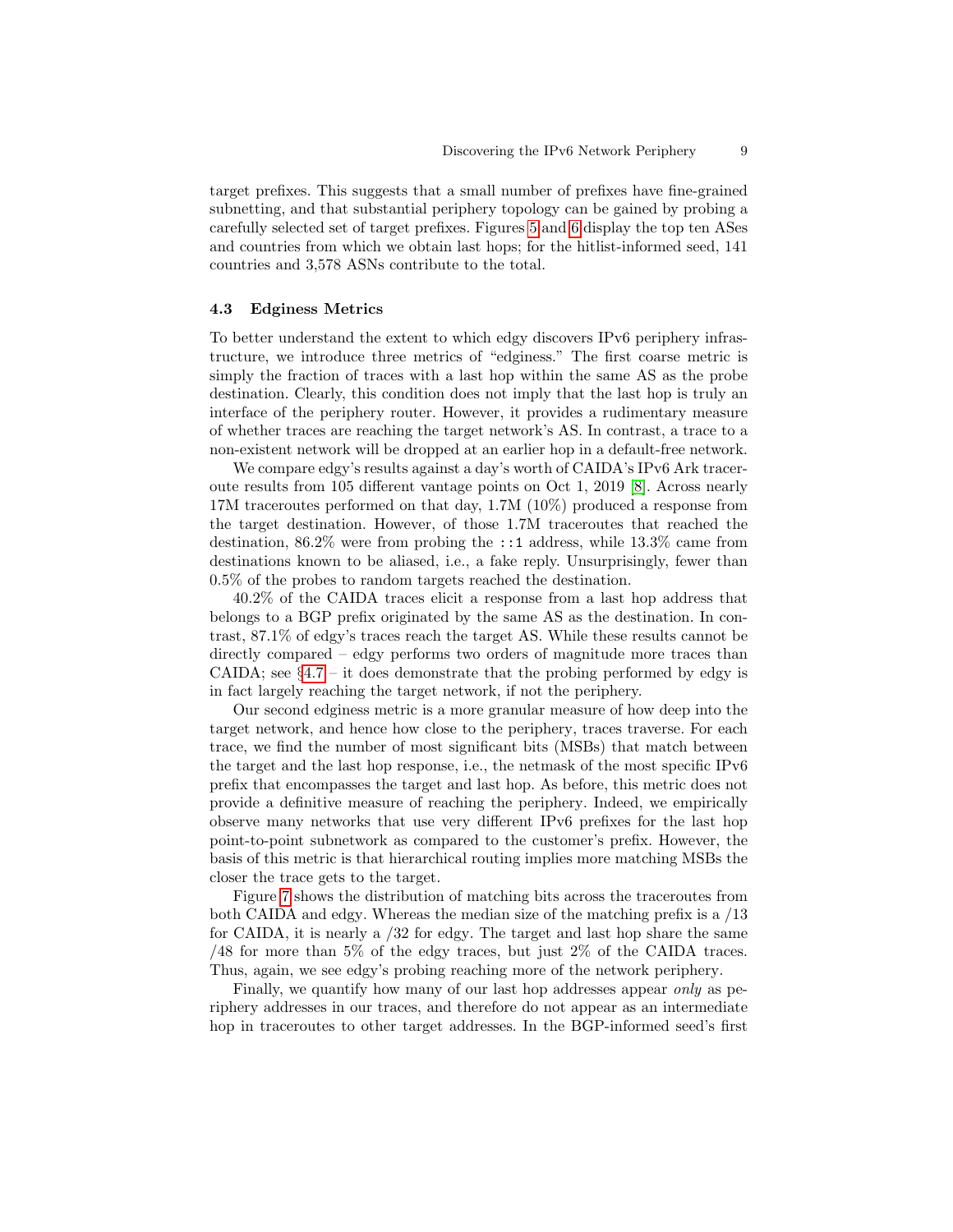

<span id="page-9-0"></span>Fig. 7. Size of prefix encompassing both target and last hop IPv6 addresses

<span id="page-9-1"></span>Fig. 8. IID Entropies by Data Source

round, 0.9% of discovered last hop addresses to a target appear as an intermediate hop to another target. In the second round, the same is true of 21% of last hops,  $23\%$  in the third round, and  $4\%$  in the fourth probing round. However, closer examination indicates that these numbers, particularly in the second and third round, are skewed by providers that frequently cycle periphery prefixes. For example, in the second round, 1.6M of the 2.5M addresses seen both as a last and an intermediate hop are located in ASN8881, which we observe cycling customer prefixes on a daily basis [\[30\]](#page-14-13). This often causes traces to appear to "bounce" between two (or more) different addresses toward the end of a trace. Sorting by the time the response was received shows that a single IPv6 address was responsible for high hop count responses until after a distinct point at which a second address becomes responsive. This erroneously causes the address that was not responsible for the highest hop count response to appear as if it were an intermediate hop for the target.

We also observe a second class of IPv6 address that appears both as a last hop and an intermediate hop to other targets. These addresses appear as the last hop for a large number of target networks that are most likely unallocated by the provider; these addresses typically have low entropy IID (e.g., ::1 or ::2) and are likely provider infrastructure. These last hop addresses also appear on the path to addresses that appear to be CPE, based on the high entropy or EUI-64 last hop returned when they are an intermediate hop.

#### <span id="page-9-2"></span>4.4 Consolidated Results and Seed Data Comparison

Although both probing campaigns began with approximately the same number of target /48 prefixes in the first probing round (130,447 and 111,670 in the BGP and hitlist-informed seeds, respectively), only 9,684 /48s are common between the two data sets. The number of target prefixes in common decreases at each round, reaching 177 in /64 probing round. Only ∼1.6M (2.5%) last hop IPv6 addresses are present in both data sets. These results demonstrate edgy's sensitivity to seed input, and suggest that additional seed sources may aid discovery.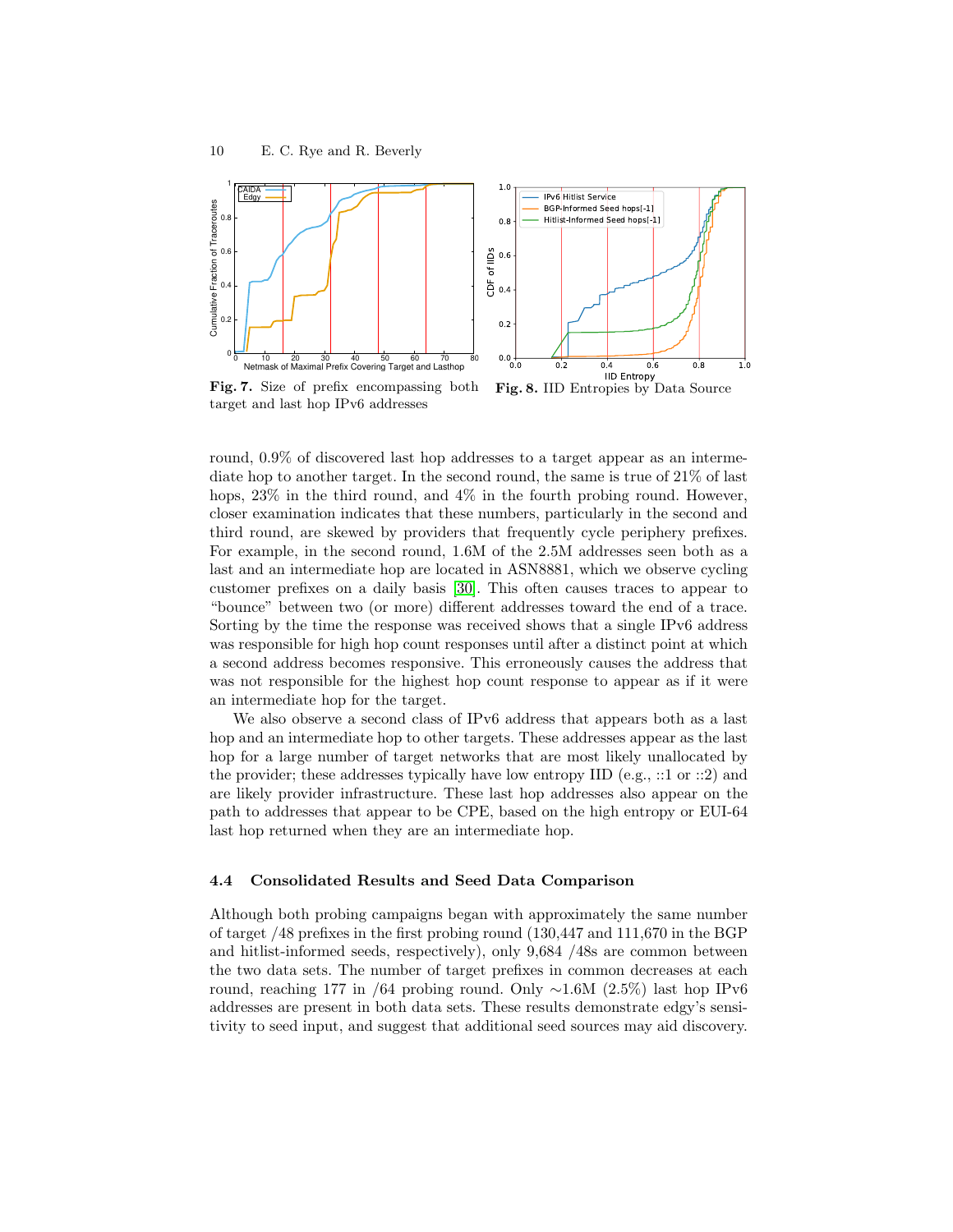Of the top ten ASNs, only four are common between the two data sets – ASNs 852, 8881, 45899, and 45609. Of the top ten countries, however, six are common: Germany, Vietnam, Canada, Brazil, India, and Japan, with Germany ranking first in both. While the US is the second-leading producer of last hop addresses in the BGP-informed seed data with ∼6.9M unique last hops, it is fourteenth in the hitlist-informed data with only 357,877 addresses. Finally, we consider the last hop provider type using CAIDA's AS type classification [\[3\]](#page-13-11). By this classification, edgy's results come overwhelmingly from transit/access networks (99.9%) rather than content or enterprise ASes. This matches our intent for edgy to focus on IPv6 periphery discovery.

#### <span id="page-10-0"></span>4.5 EUI-64 Addresses

Previous studies, e.g., [\[16](#page-14-9)[,7\]](#page-13-0) identified the presence of many EUI-64 addresses in IPv6 traceroutes, where the host identifier in the IPv6 address is a deterministic function of the interface's Media Access Control (MAC) address. Our study similarly found a significant fraction of EUI-64 addresses, despite the introduction of privacy extensions for Stateless Address Autoconfiguration (SLAAC) addresses in 2007 [\[24\]](#page-14-17). We discover slightly more than 16M EUI-64 last hop addresses, identifiable from the  $\texttt{ff:fe}$  at byte positions 4 and 5 in an IID, using the BGPinformed seed data, or approximately 42% of the total last hops. However, only 5.4M (34%) of the MAC addresses in these 16M last hops are unique.

The discrepancy between unique EUI-64 last hop addresses and MAC addresses appears to have two root causes. The first is delegated prefix rotation. Although 3.5M of the 5.4M unique MAC addresses observed appear in only one last hop address, 1.9M appear multiple times. Of these, the vast majority appear in only several addresses in the same /48, suggesting that the provider periodically rotates the remaining 16 bits of the network address portion [\[1](#page-13-12)[,30,](#page-14-13)[31\]](#page-14-6). We observe some providers rotating the prefix delegated to their customers on a daily basis, and further examination of forced prefix cycling is a topic of future work. The second cause behind the disparity between number of MAC addresses and EUI-64 last hop addresses is due to what we believe is MAC address reuse.

For instance, the MAC address 58:02:03:04:05:06 occurs in more than 266k BGP-informed seed last hop addresses in 76 /48s allocated to providers throughout Asia and Africa. Because our probing took place over a period of several weeks, we believe it is unlikely that a combination of provider prefix rotation and mobility substantially contributed to these; its simple incremental pattern in bytes 2 through 6 further suggest it is likely a hard-coded MAC address assigned to every model of a certain device. Support forums indicate that some models of Huawei LTE router [\[4](#page-13-13)[,2\]](#page-13-14) use 58:02:03:04:05 as an arbitrary MAC address for their LTE WAN interface.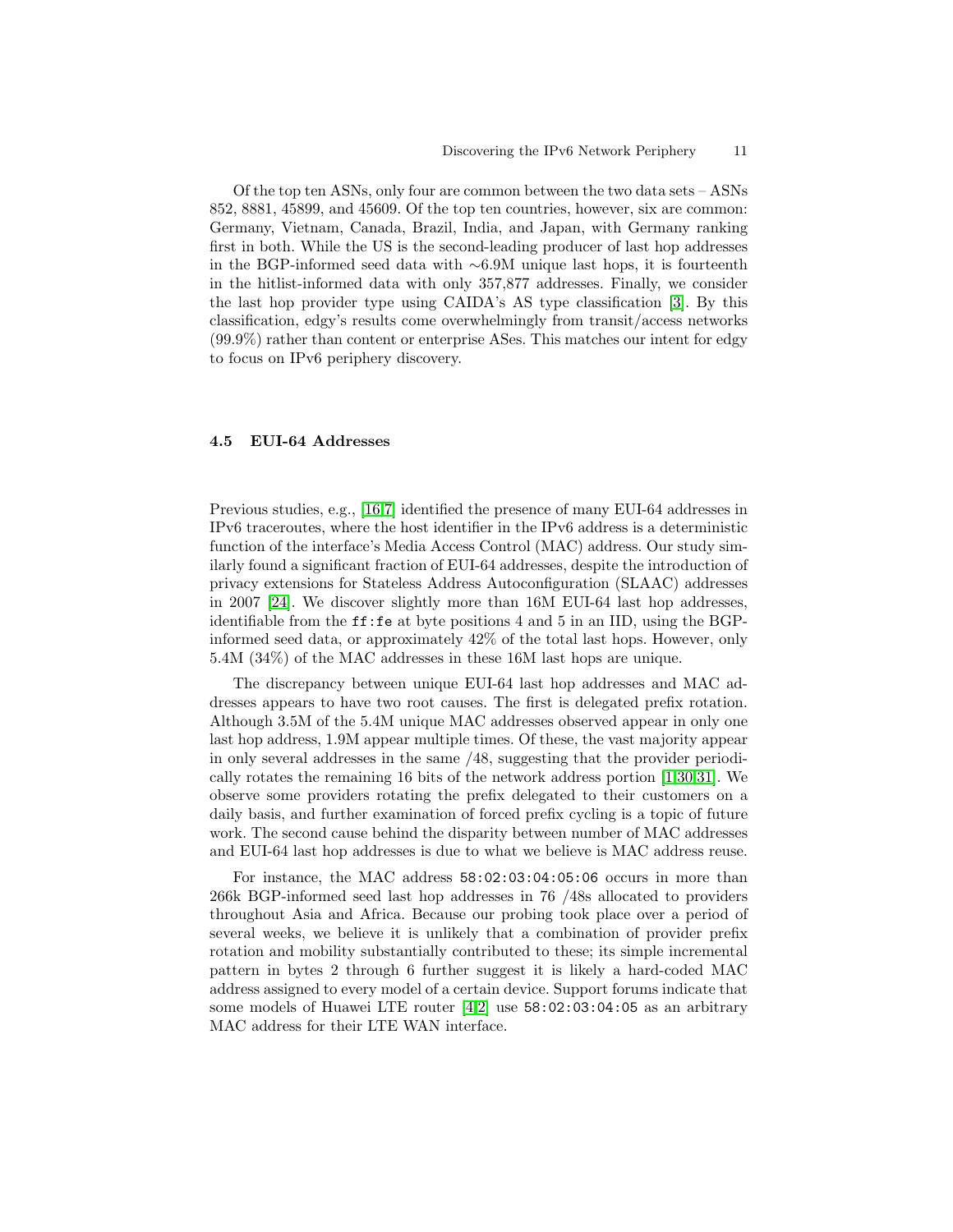#### 4.6 Comparison to the IPv6 Hitlist Service

We compare our results to an open-source, frequently updated hitlist [\[16\]](#page-14-9). In mid-October 2019, the hitlist provides approximately 3.2M addresses responsive to ICMPv6, and TCP and UDP probes on ports 80 and 443.

Both the structure and magnitude of the addresses we discover differentiate our work from [\[16\]](#page-14-9), which is unsurprising given our focus on finding addresses at the network periphery. Unlike our results, the addresses in the hitlist are less likely to be EUI-64 addresses. Only ∼441,000 EUI-64 addresses (with ∼338,000 unique MAC addresses) appear in the hitlist, representing approximately 14% of the total responsive addresses. Figure [8](#page-9-1) plots the normalized Shannon entropies of the IIDs of addresses in our datasets compared with addresses in the IPv6 hitlist service. We see that the IPv6 hitlist contains a far greater proportion of low-entropy IIDs addresses than the last hop addresses edgy discovers. As periphery devices, particularly CPE in residential ISPs, are unlikely to be statically assigned a small constant IID and instead generate a high-entropy address via SLAAC, this reinforces edgy's discovery of a different portion of the IPv6 Internet than prior work. Further emphasizing the complementary nature of edgy's probing, only 0.2% of the addresses we discover appear in this hitlist, indicating that edgy discovers different topology. Finally, while the last hops edgy discovers overwhelmingly (99.9%) reside in access networks (§[4.4\)](#page-9-2), CAIDA's AS-type classifier categorizes 1.8M of the hitlist's IPv6 addresses as residing in access/transit networks, 1.2M in content networks, and 48k in enterprise networks.

#### <span id="page-11-0"></span>4.7 Comparison with CAIDA IPv6 Topology Mapping

We again examine a day's worth of CAIDA's IPv6 Ark traceroute results from 105 different vantage points on Oct 1, 2019 [\[8\]](#page-13-7), to understand edgy's complementary value. Because edgy sends nearly two orders of magnitude more probes (544M vs 8.5M), these are not directly comparable; however, we note that edgy discovers 64.8M non-aliased, routable last hop addresses that CAIDA does not. CAIDA finds 163,952 unique, non-aliased, routable last hop addresses. However, despite focusing on only target networks that are dense in last hops, edgy still discovers ∼ 25% of the last hop addresses that CAIDA does. Edgy similarly finds 87.1M links to the last hop address that CAIDA does not, but discovers 54,024 of the 365,822 edges that contain only routable addresses from CAIDA's probing. Edgy's discovery of ∼37M unique periphery last hops from ∼544M targets probed in the BGP-informed seed yields 0.068 unique last hops per target, while the Ark traceroutes discover 0.019 unique last hops per target.

#### 4.8 Comparison with Seed Data Source

Edgy, by design, extends topology discovery methodologies and is complementary to existing topology mapping campaigns. However, because we believe edgy provides increased address discovery over existing mapping systems, we compare the results obtained with edgy to the trace seeds used as input to edgy.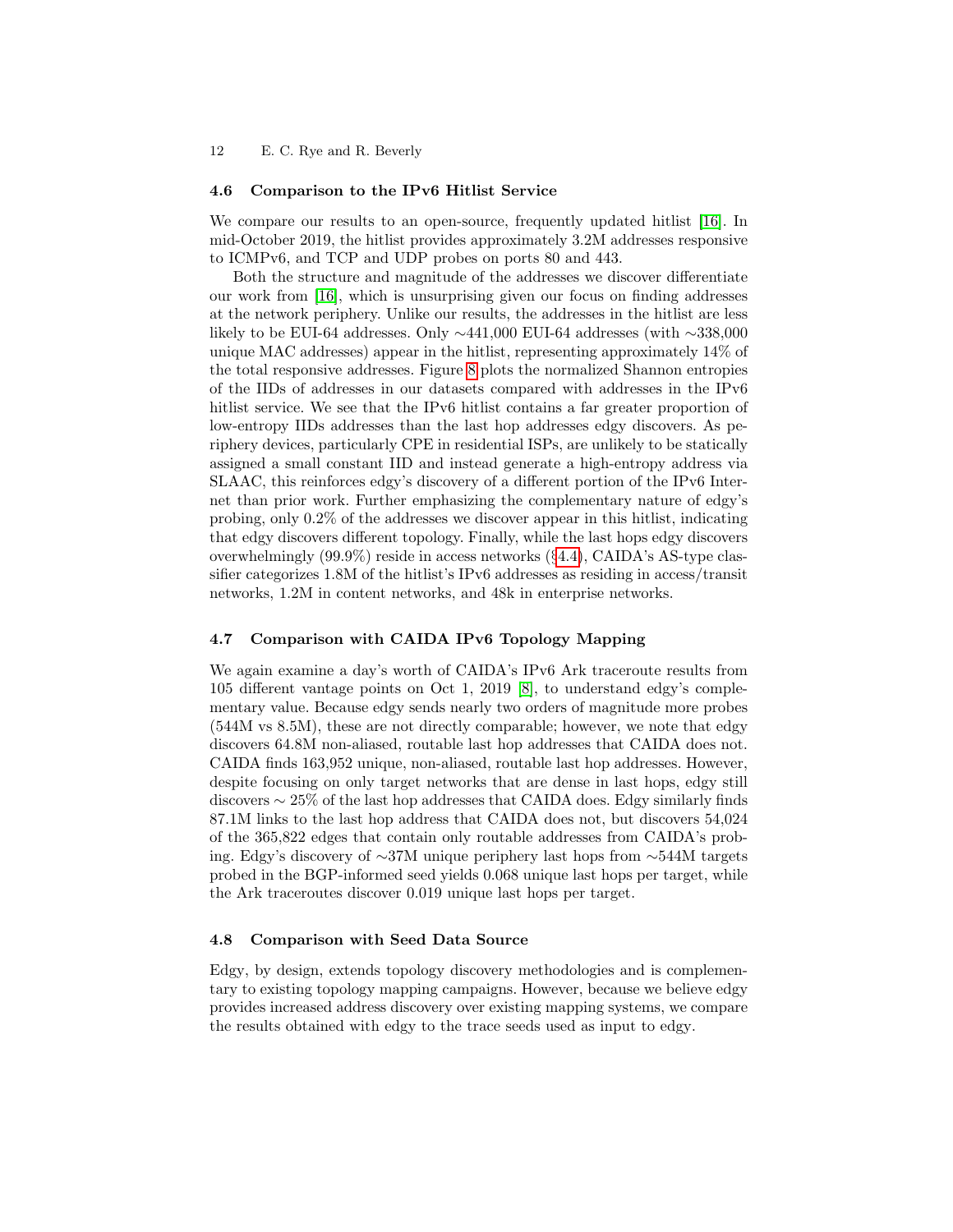The BGP-informed seed source consists of traces conducted in August, 2018 to every /48 in the routed IPv6 Internet conducted from CAIDA's Archipelago [\[9\]](#page-13-8). These traces to ∼711M unique targets produce ∼5.8M unique last edges and  $\sim$ 5.4M unique last hops after removing non-routable addresses. By contrast, edgy discovers ∼59.5M unique final edges and ∼37.1M unique IPv6 last hops by probing to ∼545M targets when seeded with the BGP-informed data. Thus, edgy significantly expands the discovered topology of an input seed.

Likewise, edgy discovers significantly more last hop addresses and edges than the hitlist-informed seed. The hitlist-informed seed discovers 434,560 unique last hops and 656,849 unique final edges, while edgy, informed by this data, discovers ∼29.2M unique last hops and ∼32.0M final edges.

## 5 Conclusions and Future Work

We introduce edgy, an algorithm to discover previously unknown portions of the IPv6 Internet, namely, the IPv6 periphery. Edgy extends and augments existing IPv6 discovery mapping systems, and the last hop periphery addresses that it discovers are nearly entirely disjoint from previous topology mapping campaigns. Because of privacy concerns involved with EUI-64 addresses and the ephemeral nature of many addresses, we are not releasing the periphery addresses edgy discovers at this time; however, we expect our results to be reproducible.

Several topics are planned for future work. First, we observe service providers that cycle their customers' periphery prefix periodically. This rotation leads to high levels of address discovery for these providers, but, based on examining IID reuse, over counts the number of actual device interfaces present. We plan to: i) discover which networks implement high-frequency prefix rotation; ii) quantify the rates at which new prefixes are issued; and iii) determine whether the prefix issuing mechanism is deterministic and predictable. Second, we discover large numbers of EUI-64 IPv6 addresses more than a decade after the introduction of SLAAC privacy extensions [\[24\]](#page-14-17). Because edgy discovers periphery devices like CPE, quantifying device types present in networks may be possible by crossreferencing the models providers issue to customers, and through correlation with protocols that leak model information [\[22\]](#page-14-18). Third, we wish to obtain more ground truth information on the IPv6 periphery as well as explicit validation of our results and algorithm. Fourth, we plan to improve edgy's efficiency by training it with historical data and leveraging multiple vantage points. For instance, periphery networks that exhibit frequent customer prefix cycling may need to be probed on a regular basis, while those with stable last hops may be re-probed infrequently. Finally, because of the ephemeral nature of some of the addresses we discover, we intend to couple other measurements tightly with address discovery. For example, to further elucidate these addresses' value, we will send ICMPv6 Echo Requests and capture service banners immediately after receiving probe responses.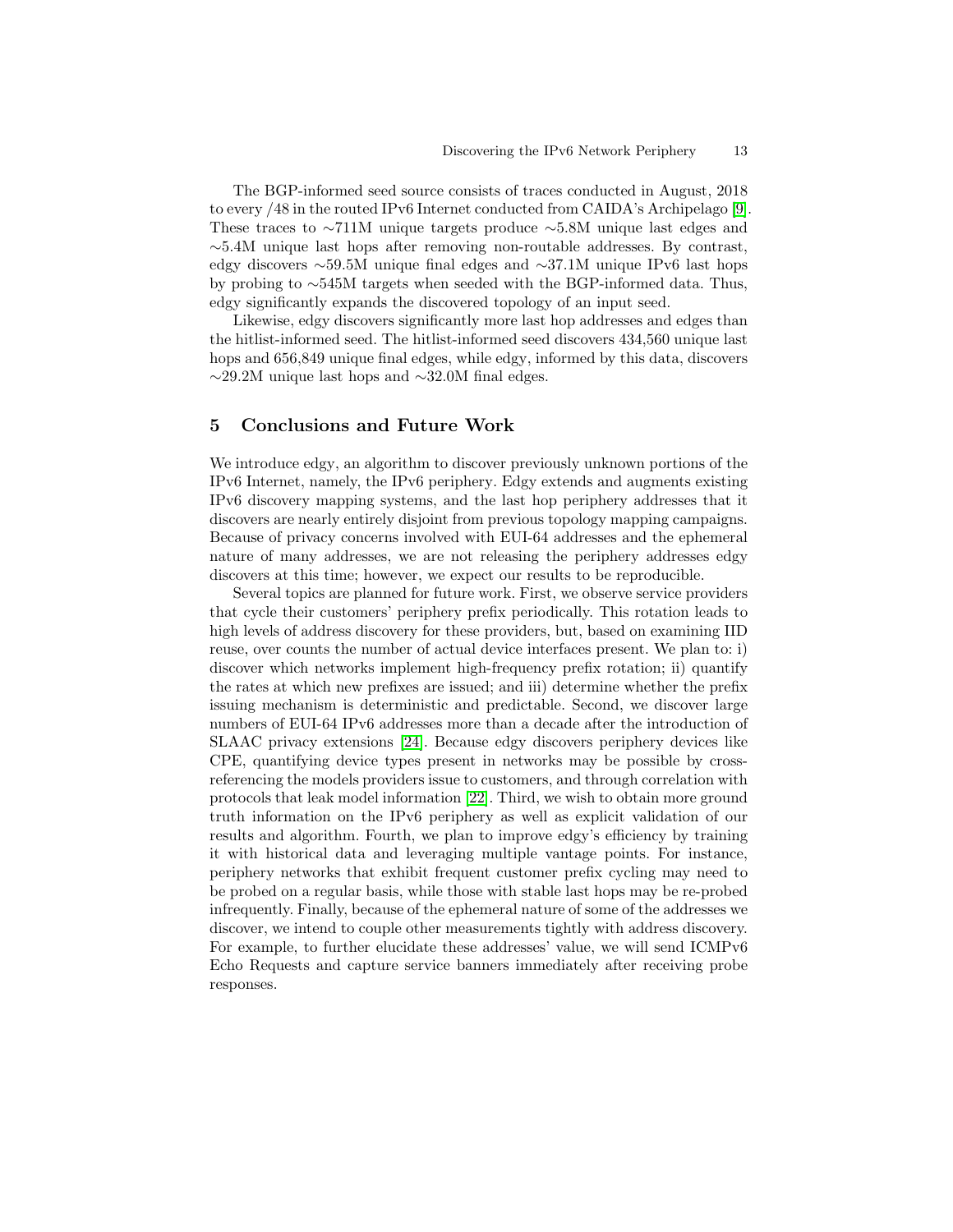## Acknowledgments

We thank Jeremy Martin, Thomas Krenc, and Ricky Mok for early feedback, John Heidemann for shepherding, Mike Monahan and Will van Gulik for measurement infrastructure, and the anonymous reviewers for insightful critique. This work supported in part by NSF grant CNS-1855614. Views and conclusions are those of the authors and should not be interpreted as representing the official policies or position of the U.S. government or the NSF.

## References

- <span id="page-13-12"></span>1. Zwangstrennung (forced ip address change) (2018), [https://de.wikipedia.org/wiki/](https://de.wikipedia.org/wiki/Zwangstrennung) [Zwangstrennung](https://de.wikipedia.org/wiki/Zwangstrennung)
- <span id="page-13-14"></span>2. Huawei lte cpe b315 (mts 8212ft) - discussion (2019), [http://4pda.ru/forum/index.](http://4pda.ru/forum/index.php?showtopic=700481&st=3580) [php?showtopic=700481&st=3580](http://4pda.ru/forum/index.php?showtopic=700481&st=3580)
- <span id="page-13-11"></span>3. The CAIDA UCSD AS Classification Dataset (2019), [http://www.caida.org/data/](http://www.caida.org/data/as-classification) [as-classification](http://www.caida.org/data/as-classification)
- <span id="page-13-13"></span>4. Speedport ii lte router status (2020), [https://telekomhilft.telekom.de/riokc95758/](https://telekomhilft.telekom.de/riokc95758/attachments/riokc95758/552/327892/1/routerstatus.pdf) [attachments/riokc95758/552/327892/1/routerstatus.pdf](https://telekomhilft.telekom.de/riokc95758/attachments/riokc95758/552/327892/1/routerstatus.pdf)
- <span id="page-13-4"></span>5. Berger, A., Weaver, N., Beverly, R., Campbell, L.: Internet Nameserver IPv4 and IPv6 Address Relationships. In: Proceedings of ACM Internet Measurement Conference (IMC) (2013)
- <span id="page-13-10"></span>6. Beverly, R.: Yarrp'ing the Internet: Randomized High-Speed Active Topology Discovery. In: Proceedings of ACM Internet Measurement Conference (IMC) (Nov 2016)
- <span id="page-13-0"></span>7. Beverly, R., Durairajan, R., Plonka, D., Rohrer, J.P.: In the IP of the Beholder: Strategies for Active IPv6 Topology Discovery. In: Proceedings of ACM Internet Measurement Conference (IMC) (Nov 2018)
- <span id="page-13-7"></span>8. CAIDA: The CAIDA UCSD IPv6 Topology Dataset (2018), [http://www.caida.](http://www.caida.org/data/active/ipv6_allpref_topology_dataset.xml) [org/data/active/ipv6](http://www.caida.org/data/active/ipv6_allpref_topology_dataset.xml) allpref topology dataset.xml
- <span id="page-13-8"></span>9. CAIDA: The CAIDA UCSD IPv6 Routed /48 Topology Dataset (2019), [https:](https://www.caida.org/data/active/ipv6_routed_48_topology_dataset.xml) /www.caida.org/data/active/ipv6\_routed\_48\_topology\_dataset.xml
- <span id="page-13-9"></span>10. Chittimaneni, K., Chown, T., Howard, L., Kuarsingh, V., Pouffary, Y., Vyncke, E.: Enterprise IPv6 Deployment Guidelines. RFC 7381 (Informational) (Oct 2014), <https://www.rfc-editor.org/rfc/rfc7381.txt>
- <span id="page-13-5"></span>11. Czyz, J., Luckie, M., Allman, M., Bailey, M.: Don't Forget to Lock the Back Door! A Characterization of IPv6 Network Security Policy. In: Network and Distributed Systems Security (NDSS) (2016)
- <span id="page-13-1"></span>12. Czyz, J., Allman, M., Zhang, J., Iekel-Johnson, S., Osterweil, E., Bailey, M.: Measuring IPv6 Adoption. SIGCOMM Comput. Commun. Rev. 44(4) (Aug 2014)
- <span id="page-13-3"></span>13. Dhamdhere, A., Luckie, M., Huffaker, B., claffy, k., Elmokashfi, A., Aben, E.: Measuring the Deployment of IPv6: Topology, Routing and Performance. In: Proceedings of ACM Internet Measurement Conference (IMC) (2012)
- <span id="page-13-6"></span>14. Fan, X., Heidemann, J.: Selecting Representative IP Addresses for Internet Topology Studies. In: Proceedings of ACM Internet Measurement Conference (IMC) (2010)
- <span id="page-13-2"></span>15. Foremski, P., Plonka, D., Berger, A.: Entropy/IP: Uncovering Structure in IPv6 Addresses. In: Proceedings of ACM Internet Measurement Conference (IMC) (2016)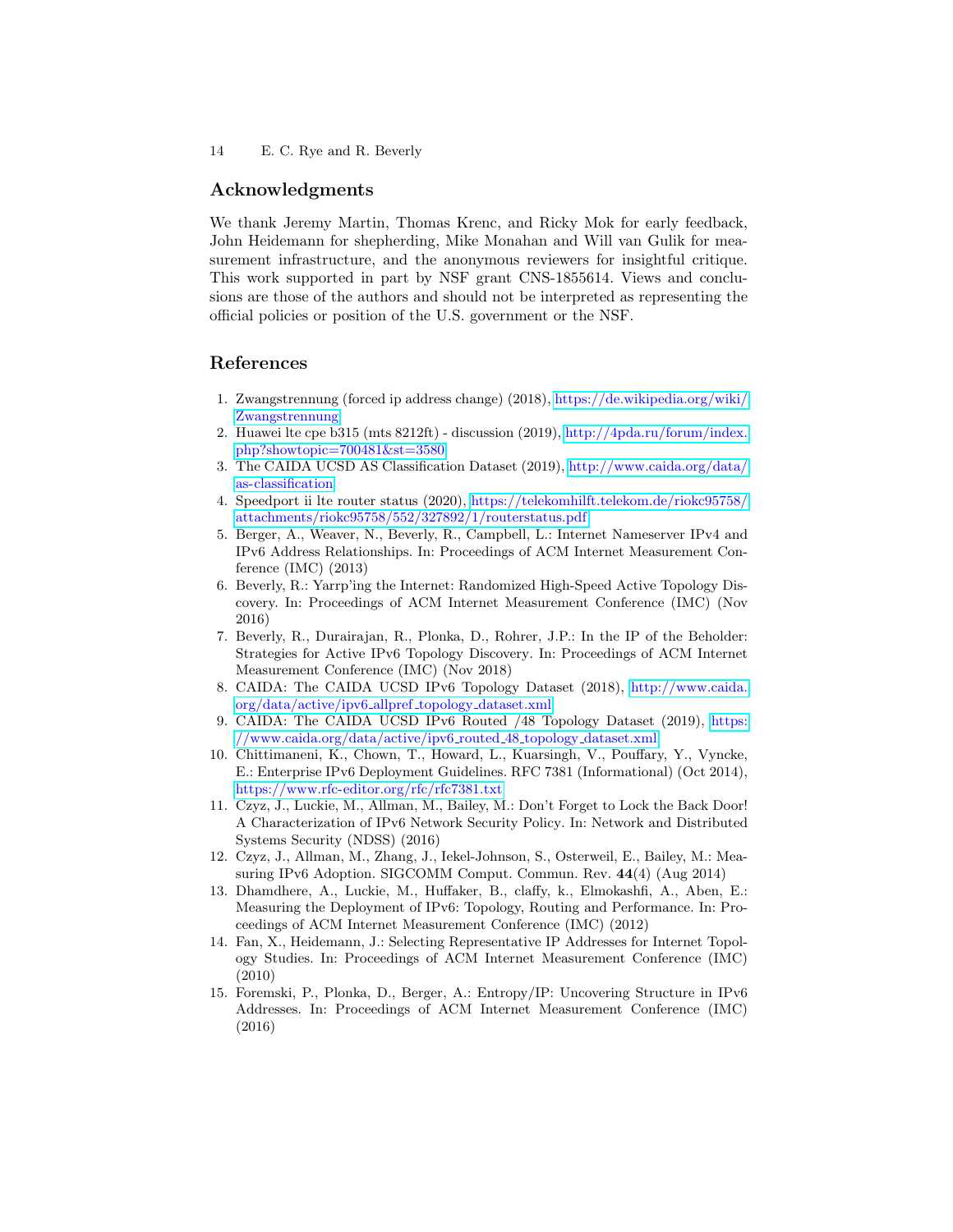- <span id="page-14-9"></span>16. Gasser, O., Scheitle, Q., Foremski, P., Lone, Q., Korczyński, M., Strowes, S.D., Hendriks, L., Carle, G.: Clusters in the Expanse: Understanding and Unbiasing IPv6 Hitlists. In: Proceedings of ACM Internet Measurement Conference (IMC) (2018)
- <span id="page-14-8"></span>17. Gont, F., Chown, T.: Network Reconnaissance in IPv6 Networks. RFC 7707 (Informational) (Mar 2016), <http://www.ietf.org/rfc/rfc7707.txt>
- <span id="page-14-11"></span>18. Hyun, Y., k. claffy: Archipelago measurement infrastructure (2018), [http://www.](http://www.caida.org/projects/ark/) [caida.org/projects/ark/](http://www.caida.org/projects/ark/)
- <span id="page-14-14"></span>19. IAB, IESG: Recommendations on IPv6 Address Allocations to Sites. RFC 3177 (Informational) (Sep 2001), <http://www.ietf.org/rfc/rfc3177.txt>
- <span id="page-14-5"></span>20. Livadariu, I., Ferlin, S., Alay, O., Dreibholz, T., Dhamdhere, A., Elmokashfi, A.: ¨ Leveraging the IPv4/IPv6 identity duality by using multi-path transport. In: 2015 IEEE Conference on Computer Communications Workshops (2015)
- <span id="page-14-3"></span>21. Luckie, M., Beverly, R.: The Impact of Router Outages on the AS-level Internet. In: Proceedings of ACM SIGCOMM (2017)
- <span id="page-14-18"></span>22. Martin, J., Rye, E.C., Beverly, R.: Decomposition of MAC Address Structure for Granular Device Inference . In: Proceedings of the Annual Computer Security Applications Conference (ACSAC) (Dec 2016)
- <span id="page-14-7"></span>23. Murdock, A., Li, F., Bramsen, P., Durumeric, Z., Paxson, V.: Target Generation for Internet-wide IPv6 Scanning. In: Proceedings of ACM Internet Measurement Conference (IMC) (2017)
- <span id="page-14-17"></span>24. Narten, T., Draves, R., Krishnan, S.: Privacy Extensions for Stateless Address Autoconfiguration in IPv6. RFC 4941 (Sep 2007), [http://www.ietf.org/rfc/rfc4941.](http://www.ietf.org/rfc/rfc4941.txt) [txt](http://www.ietf.org/rfc/rfc4941.txt)
- <span id="page-14-15"></span>25. Narten, T., Huston, G., Roberts, L.: IPv6 Address Assignment to End Sites. RFC 6177 (Best Current Practice) (Mar 2011), <http://www.ietf.org/rfc/rfc6177.txt>
- <span id="page-14-2"></span>26. Plonka, D., Berger, A.: Temporal and Spatial Classification of Active IPv6 Addresses. In: Proceedings of ACM Internet Measurement Conference (IMC) (2015)
- <span id="page-14-1"></span>27. Pujol, E., Richter, P., Feldmann, A.: Understanding the share of IPv6 traffic in a dual-stack ISP. In: Passive and Active Measurement (PAM) (2017)
- <span id="page-14-12"></span>28. RIPE: Best Current Operational Practice for Operators: IPv6 Prefix Assignment for End-Users - Persistent vs Non-Persistent, and What Size to Choose (2017), <https://www.ripe.net/publications/docs/ripe-690>
- <span id="page-14-4"></span>29. Rohrer, J.P., LaFever, B., Beverly, R.: Empirical Study of Router IPv6 Interface Address Distributions. IEEE Internet Computing (Aug 2016)
- <span id="page-14-13"></span>30. Rye, E.C., Beverly, R.: Discovering the IPv6 Network Periphery (2020), [https:](https://arxiv.org/abs/2001.08684) [//arxiv.org/abs/2001.08684](https://arxiv.org/abs/2001.08684)
- <span id="page-14-6"></span>31. Rye, E.C., Martin, J., Beverly, R.: EUI-64 Considered Harmful (2019), [https://](https://arxiv.org/pdf/1902.08968.pdf) [arxiv.org/pdf/1902.08968.pdf](https://arxiv.org/pdf/1902.08968.pdf)
- <span id="page-14-10"></span>32. Srisuresh, P., Holdrege, M.: IP Network Address Translator (NAT) Terminology and Considerations. RFC 2663 (Informational) (Aug 1999), [http://www.ietf.org/](http://www.ietf.org/rfc/rfc2663.txt) [rfc/rfc2663.txt](http://www.ietf.org/rfc/rfc2663.txt)
- <span id="page-14-16"></span>33. Team Cymru: IP to ASN mapping (2019), [https://www.team-cymru.org/](https://www.team-cymru.org/IP-ASN-mapping.html) [IP-ASN-mapping.html](https://www.team-cymru.org/IP-ASN-mapping.html)
- <span id="page-14-0"></span>34. Zander, S., Wang, X.: Are We There Yet? IPv6 in Australia and China. ACM Trans. Internet Technol. 18(3) (Feb 2018)